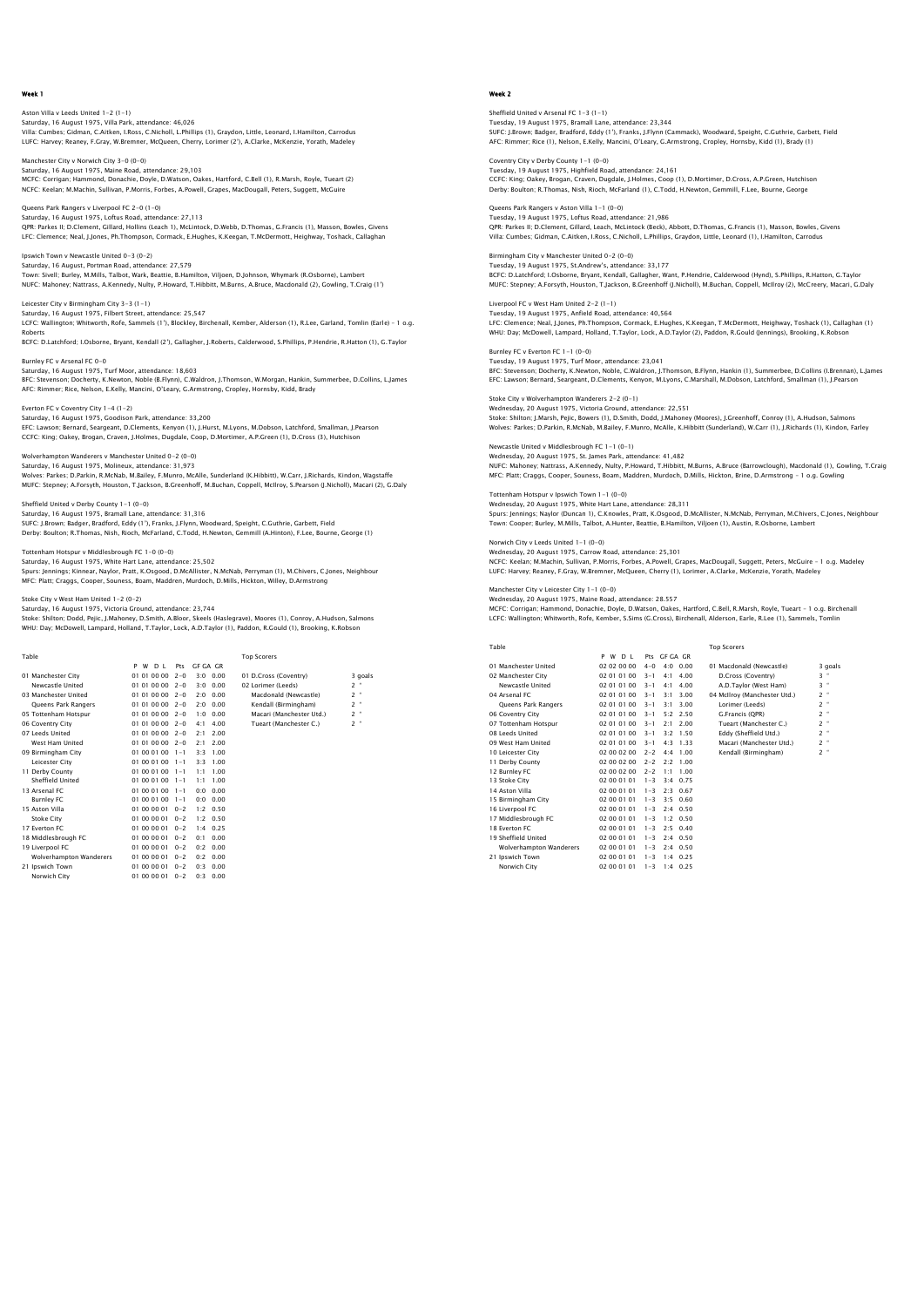Norwich City v Aston Villa 5-3 (4-1) Saturday, 23 August 1975,Carrow Road, attendance: 21,797 NCFC: Keelan; M.Machin, Sullivan, P.Morris, Forbes (1), A.Powell, Grapes (1), MacDougall (3'), Suggett, Peters, McGuire Villa: Cumbes; Gidman, C.Aitken (1), I.Ross, C.Nicholl, L.Phillips, Graydon (2'), Little, Leonard, I.Hamilton, Carrodus

Middlesbrough FC v Wolverhampton Wanderers 1-0 (1-0) Saturday, 23 August 1975, Ayresome Park, attendance: 22,595 MFC: Platt; Craggs, Cooper, Souness, B.Taylor, Maddren, Murdoch, D.Mills, Hickton (1, Willey), Brine, D.Armstrong Wolves: Parkes; D.Parkin, R.McNab, M.Bailey, G.W.Taylor, McAlle, K.Hibbitt (S.Daley), W.Carr, J.Richards, Kindon, Farley

Coventry City v Manchester City 2-0 (1-0) Saturday, 23 August 1975, Highfield Road, attendance: 21,097 CCFC: King; Oakey, Brogan, Craven, Lloyd, J.Holmes, Coop, D.Mortimer, D.Cross, A.P.Green (2), Hutchison MCFC: Corrigan; Hammond, Donachie, Doyle, D.Watson, Oakes, Hartford, C.Bell, R.Marsh, Royle (Telford), Tueart

Newcastle United v Leicester City 3-0 (2-0) Saturday, 23 August 1975, St. James Park, attendance: 37,471 NUFC: Mahoney; Nattrass, A.Kennedy, Nulty, P.Howard, T.Hibbitt, M.Burns (1), A.Bruce, Macdonald (2), Gowling, T.Craig LCFC: Wallington; Whitworth, Rofe, Kember, G.Cross, Birchenall, Alderson, Earle (Weller), R.Lee, Sammels, F.Worthington

Manchester United v Sheffield United 5-1 (3-0) Saturday, 23 August 1975, Old Trafford, attendance: 55,949<br>MUFC: Stepney; A.Forsyth (J.Nicholl), Houston, T.Jackson, B.Greenhoff, M.Buchan, Coppell, McIlroy (1), S.Pearson (2), Macari, G.Daly (1) -

1 o.g. Badger SUFC: J.Brown; Badger (Garbett), Bradford, Eddy, Colquhoun, Franks, Woodward, Speight, C.Guthrie (1), Currie, Field

# Derby County v Queens Park Rangers 1-5 (0-3) Saturday, 23 August 1975, Baseball Ground, attendance: 27,590

Derby: Boulton; R.Thomas, Nish, Rioch, McFarland (1), C.Todd, H.Newton, Gemmill, F.Lee (A.Hinton), Hector, George QPR: Parkes II; D.Clement (1), Gillard, Leach, Abbott, Tagg, D.Thomas (1, Beck), G.Francis, Masson, Bowles (3'), Givens

# West Ham United v Burnley FC 3-2 (0-1)

Saturday, 23 August 1975, Upton Park, attendance: 27,075 WHU: Day; McDowell, Lampard, Holland, T.Taylor, Lock, A.D.Taylor (2), Paddon (1), Jennings (Ayris), Brooking, K.Robson<br>BFC: Stevenson; Docherty, K.Newton, Noble (1), C.Waldron, J.Thomson, B.Flynn, Hankin, Summerbee, D.Coll

Liverpool FC v Tottenham Hotspur 3-2 (0-2) Saturday, 23 August 1975, Anfield Road, attendance: 42,729

LFC: Clemence; Neal, J.Jones, Ph.Thompson, Cormack, E.Hughes, K.Keegan (1'), T.McDermott, Heighway (1), Toshack, Case (1)<br>Spurs: Jennings; Naylor, C.Knowles, Pratt, K.Osgood, D.McAllister, Conn, Perryman, M.Chivers, C.Jone

Leeds United v Ipswich Town 1-0 (0-0) Saturday, 23 August 1975, Elland Road, attendance: 30,912<br>LUFC: Harvey, Reaney, F.Gray, N.Hunter, McQueen, Cherry, Lorimer (1), A.Clarke, McKenzie, Yorath, E.Gray<br>Town: Cooper; Burley, M.Mills, Talbot, A.Hunter, Beattie, B

Birmingham City v Everton FC 0-1 (0-1)

Saturday, 23 August 1975, St. Andrew's, attendance: 26,794<br>BCFC: D.Latchford; Want, Bryant, Kendall, Gallagher, K.Burns, P.Hendrie (J.Roberts), T.Francis, S.Phillips, R.Hatton, Pendrey<br>EFC: Lawson; Darracott, D.Clements, J

### Arsenal FC v Stoke City 0-1 (0-1)

Saturday, 23 August 1975, Highbury, attendance: 28,025<br>AFC: Rimmer; Rice, Nelson, E.Kelly, Mancini, O'Leary, G.Armstrong, Cropley, Hornsby, Kidd, Brady<br>Stoke: Shilton: J.Marsh, Peiic. J.Mahoney, D.Smith, Dodd, Bowers, J.Gr

Table<br>10 Manchester United PM D L Pts GFGA GR<br>10 Manchester United 03030000 6-0 9:1 9.00 01 Macdonald (Newcastle) 5 goals<br>10 Manchester United 03020100 5-1 7:1 7.00 03.Lorimer (Leeds) 5 °<br>10 Manchester 20020100 5-1 8:2 4. 04 Coventry City (1990 1990 1991 7:2 3.50 Bowles (QPR) 3:3<br>19 OS West Ham United (1990 2010 05-1 7:5 1.40 D.Cross (Coventry) 3:1<br>19 OS Leeds United (1990 2010 05-1 4:2 2.00 MacDougall (Norwich) 3:1<br>19 Manchester City (1990 " 9 (1010 1 3-3 4:4 1.00 09 Tueart (Manchester C.) (19 10:4 11)<br>11 Middlesbrough FC 10 10:00 10:01 10:01 10:01 10:01 10:02 1<br>11 Middlesbrough FC 10:00 10:01 10:31 2:02 11:01 10:01 10:01 10:01 12:01<br>12 Norwich City 10:00 10 13 Liverpool FC 03 01 01 01 3-3 5:6 0.83 Kendall (Birmingham) 2<br>14 Everton FC 03 01 01 01 3-3 3:5 0.60 S Pearson (Manchester Utd.) 2 14 Everton FC 03 01 01 01 3-3 3:5 0.60 S.Pearson (Manchester Utd.) 2<br>
15 Burnley FC 03 01 01 01 3-3 3:5 0.60 S.Pearson (Manchester Utd.) 2<br>
16 Leicester City 03 00 02 01 2-4 4:7 0.57 Eddy (Sheffield Utd.) 2<br>
17 Derby Count 15 Burnley FC 03 00 02 01 2-4 3:4 0.75 Eddy (Sheffield Utd.) 2 " 16 Leicester City 03 00 02 01 2-4 4:7 0.57 G.Francis (OPR) 2 " 17 Derby County 03 00 02 01 2-4 3:7 0.43 Duncan (Tottenham) 2 " 16 Lettester City (1992 010 02 10 12 13 13 14 14:7 0.43 Duncan (Tottenham) 2 "<br>17 Derby County (1992 03:00 02:01 2-4 3:7 0.43 Duncan (Tottenham) 2 "<br>18 Aston Villa (1992 03:00 01:02 1-5 -3:5 0.50 Smallman (Everton) 2 "<br>19 19 Birmingham City 03 00 01 02 1-5 3:6 0.50<br>20 Sheffield United 03 00 01 02 1-5 3:9 0.33<br>21 Wolverhampton Wanderers 03 00 01 02 1-5 2:5 0.40<br>22 Ipswich Town 03 00 01 02 1-5 1:5 0.7 20 Sheffield United 03 00 01 02 1-5 3:9 0.33 21 Wolverhampton Wanderers 03 00 01 02 1-5 2:5 0.40 22 Ipswich Town 03 00 01 02 1-5 1:5 0.20

Villa: Cumbes; Gidman (J.Robson), C.Aitken, I.Ross, C.Nicholl, L.Phillips, Graydon, Little, Leonard (1), I.Hamilton, Carrodus<br>MCFC: Corrigan; K.Clements, Donachie, Doyle, D.Watson, Oakes, Hartford, C.Bell, R.Marsh, Power,

MUFC: Stepney; A.Forsyth, Houston, T.Jackson, B.Greenhoff, M.Buchan, Coppell, McIlroy, S.Pearson (1), Macari, G.Daly<br>CCFC: King; Oakey, Brogan, Craven, Lloyd (M.Ferquson), J.Holmes, Coop, D.Mortimer, D.Cross, A.P.Green (1)

| Table                      |                          |         |                        | <b>Top Scorers</b>          |         |
|----------------------------|--------------------------|---------|------------------------|-----------------------------|---------|
|                            | P<br>w<br>D <sub>1</sub> |         | Pts GF GA<br><b>GR</b> |                             |         |
| 01 Manchester United       | 04 03 01 00              | $7 - 1$ | 10:2<br>5.00           | 01 Macdonald (Newcastle)    | 6 goals |
| 02 West Ham United         | 04 03 01 00              | $7 - 1$ | 8.5<br>1.60            | 02 A.D.Tavlor (West Ham)    | 5 "     |
| 03 Queens Park Rangers     | 04 02 02 00              | $6 - 2$ | 10:4<br>2.50           | 03 A.P.Green (Coventry)     | $4$ "   |
| 04 Coventry City           | $040202006 - 5$          |         | 8.3<br>2.67            | 04 Lorimer (Leeds)          | $3$ "   |
| 05 Newcastle United        | 04 02 01 01              | $5 - 3$ | 9.4<br>2.25            | Bowles (OPR)                | 3 "     |
| 06 Middlesbrough FC        | 04 02 01 01              | $5 - 3$ | $4:2$ 2.00             | MacDougall (Norwich)        | $3$ "   |
| 07 Arsenal FC              | 04 02 01 01              | $5 - 3$ | 1.67<br>5:3            | D.Cross (Coventry)          | $3$ "   |
| 08 Liverpool FC            | 04 02 01 01              | $5 - 3$ | 8.6<br>1.33            | Smallman (Everton)          | $3$ "   |
| 09 Everton EC              | 04 02 01 01              | $5 - 3$ | 1.20<br>6.5            | McIlroy (Manchester Utd.)   | $3$ "   |
| 10 Leeds United            | 04 02 01 01              | $5 - 3$ | 4:5<br>0.80            | Callaghan (Liverpool)       | $3$ "   |
| 11 Stoke City              | 04 01 02 01              | $4 - 4$ | 5.5<br>1.00            | S.Pearson (Manchester Utd.) | 3 "     |
| 12 Derby County            | 04 01 02 01              | $4 - 4$ | 6:9<br>0.67            | 12 Duncan (Tottenham)       | $2$ "   |
| 13 Manchester City         | 04 01 01 02              | $3 - 5$ | 1.00<br>4.4            | Kendall (Birmingham)        | $2 -$   |
| 14 Tottenham Hotspur       | 04 01 01 02              | $3 - 5$ | 4:5<br>0.80            | Leonard (Aston Villa)       | $2$ "   |
| 15 Norwich City            | 04 01 01 02              | $3 - 5$ | 0.78<br>7:9            | Graydon (Aston Villa)       | $2 -$   |
| 16 Aston Villa             | 04 01 01 02              | $3 - 5$ | 6:8<br>0.75            | McFarland (Derby)           | $2 -$   |
| 17 Burnley FC              | 04 00 03 01              | $3 - 5$ | 3.4<br>0.75            | Tueart (Manchester C.)      | $2$ "   |
| 18 Leicester City          | 04 00 03 01              | $3 - 5$ | 5.8<br>0.63            | Hickton (Middlesbrough)     | $2 -$   |
| 19 Wolverhampton Wanderers | 04 00 02 02              | $2 - 6$ | 4.7<br>0.57            | Macari (Manchester Utd.)    | $2$ "   |
| 20 Ipswich Town            | 04 00 02 02              | $2 - 6$ | 1:5<br>0.20            | J.Richards (Wolverhampton)  | $2$ "   |
| 21 Birmingham City         | 04 00 01 03              | $1 - 7$ | 0.38<br>3.8            | Eddy (Sheffield Utd.)       | $2$ "   |
| 22 Sheffield United        | 04 00 01 03 1-7          |         | 3:12 0.25              | Givens (OPR)                | $2 -$   |

G.Francis (QPR) 2 "<br>A.Hudson (Stoke) 2 " A.Hudson (Stoke)

Week 4

# West Ham United v Tottenham Hotspur 1–0 (1–0)<br>Monday, 25 August 1975, Upton Park, attendance: 35,914<br>WHU: Day; McDowell, Lampard, Holland, T.Taylor, Lock, A.D.Taylor, Paddon, Jennings, Brooking, K.Robson (1) Spurs: Jennings; Naylor, C.Knowles, Pratt, K.Osgood, D.McAllister, Conn, Perryman, M.Chivers, C.Jones, Duncan (N.McNab)

Derby County v Newcastle United 3-2 (0-1) Tuesday, 26 August 1975, Baseball Ground, attendance: 27,858<br>Derby: Boulton; R.Thomas, Nish, Rioch, McFarland, C.Todd, H.Newton, Gemmill, F.Lee (1), Hector (1), George – 1 o.g. T.Craic NUFC: Mahoney; Nattrass, A.Kennedy, Nulty, P.Howard, T.Hibbitt, M.Burns, A.Bruce (1, Barrowclough), Macdonald (1), Gowling, T.Craig

Arsenal FC v Norwich City 2-1 (1-1) enal FC v Norwich City 2 - ۱ (۱۰۰۰)<br>Sday, 26 August 1975, Highbury, attendance: 22,613 AFC: Rimmer; Rice, Storey, E.Kelly (1), Mancini, O'Leary, G.Armstrong, Cropley, Ball (1'), Kidd, Brady NCFC: Keelan; M.Machin, Sullivan, P.Morris, Forbes, A.Powell, Grapes, MacDougall, Peters (1), Suggett, Boyer

Everton FC v Sheffield United 3-0 (2-0) Tuesday, 26 August 1975, Goodison Park, attendance: 25,848 EFC: Lawson; Bernard, D.Clements, J.Pearson, Kenyon, M.Lyons (1), M.Buckley, M.Dobson, Latchford (1), Smallman (1'), C.Marshall (Telfer) SUFC: J.Brown; Goulding, Speight, Eddy, Colquhoun, Garbett, Woodward, Bradford, C.Guthrie, Currie, Field

Ipswich Town v Burnley FC 0-0 Tuesday, 26 August 1975, Portman Road, attendance: 23,548 Town: Cooper; Burley, M.Mills, Talbot, A.Hunter, Beattie, B.Hamilton, R.Osborne, D.Johnson, Whymark, Lambert (Austin) BFC: Stevenson; Docherty, K.Newton, Noble, C.Waldron, J.Thomson, B.Flynn, Hankin, Summerbee, D.Collins, L.James

Middlesbrough FC v Birmingham City 2-0 (0-0) Tuesday, 26 August 1975, Ayresome Park, attendance: 22,423 MFC: Platt; Craggs, Cooper, Souness, B.Taylor, Maddren (Willey), Murdoch, D.Mills (1), Hickton (1), Brine, D.Armstrong BCFC: D.Latchford; Want, Bryant, Kendall, Gallagher, K.Burns, P.Hendrie, G.Taylor, S.Phillips (J.Roberts), R.Hatton, Pendrey

Wolverhampton Wanderers v Queens Park Rangers 2-2 (2-2) Tuesday, 26 August 1975, Molineux, attendance: 19,380 Wolves: Parkes; D.Parkin, R.McNab, M.Bailey, F.Munro, McAlle, K.Hibbitt (1'), W.Carr, J.Richards (1), Kindon, Farley (Sunderland) QPR: Parkes II; D.Clement, Gillard, Leach, Abbott, Tagg, D.Thomas, G.Francis, Masson, Bowles, Givens (2)

Leeds United v Liverpool FC 0-3 (0-1) Tuesday, 26 August 1975, Elland Road, attendance: 36,186

LUFC: Harvey; Reaney, F.Gray, W.Bremner, McQueen, Cherry, Lorimer, A.Clarke, McKenzie, Yorath, Madeley<br>LFC: Clemence: Neal, J.Jones, Ph.Thompson, Cormack, E.Huqhes, K.Keeqan, T.McDermott, Boersma (B.Hall), R.Kennedy (1), C

Leicester City v Stoke City 1-1 (0-1)

Wednesday, 27 August 1975, Filbert Street, attendance: 22,878<br>LCFC: Wallington; Whitworth, Rofe, Kember, S.Sims, Birchenall, Weller, R.Lee, F.Worthington, Sammels, Garland (1)<br>Stoke: Shilton; J.Marsh, Pejic, J.Mahoney, D.S

Aston Villa v Manchester City 1-0 (0-0)

Wednesday, 27 August 1975, Villa Park, attendance: 35,212

Manchester United v Coventry City 1-1 (1-0)

Wednesday, 27 August 1975, Old Trafford, attendance: 52,169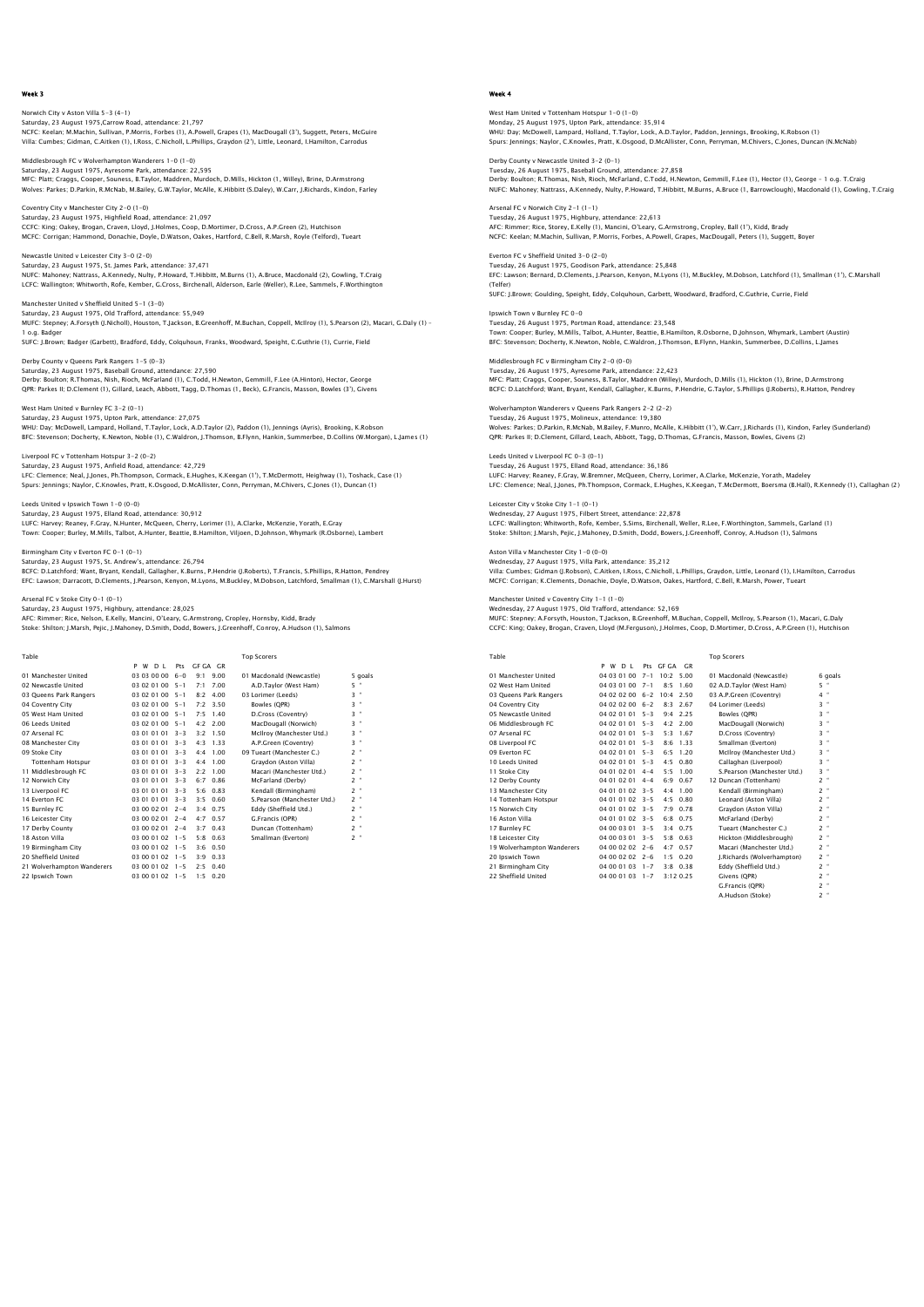Tottenham Hotspur v Norwich City 2–2 (1–0)<br>Saturday, 30 August 1975, White Hart Lane, attendance: 23,145<br>Spurs: Jennings: I.Smith, C.Knowles (Hoddle), Pratt (1), K.Osgood, D.McAllister, N.McNab, Naylor, Duncan (1), C.Jones NCFC: Keelan; M.Machin, Sullivan, P.Morris, Forbes, A.Powell, Grapes, MacDougall (1), Boyer (1), Suggett, Peters

Manchester City v Newcastle United 4-0 (1-0) Saturday, 30 August 1975, Maine Road, attendance: 31,875 MCFC: Corrigan; K.Clements, Donachie, Doyle, D.Watson, Oakes, Hartford, C.Bell, R.Marsh, Royle (2), Tueart (2'') NUFC: Mahoney; Nattrass, A.Kennedy, Nulty, Bird, P.Howard, Barrowclough, M.Burns, Macdonald, Gowling, T.Craig

Ipswich Town v Birmingham City 4-2 (4-0) Saturday, 30 August 1975, Portman Road, attendance: 22,649 Town: Cooper; Burley, M.Mills, Talbot, A.Hunter, Beattie, B.Hamilton (1), R.Osborne, D.Johnson (1), Whymark (2'), Lambert (Austin) BCFC: D.Latchford; R.Martin, Bryant, Kendall, Gallagher, K.Burns, R.Hope, T.Francis, Withe, R.Hatton (2), Pendrey

Queens Park Rangers v West Ham United 1-1 (1-0) Saturday, 30 August 1975, Loftus Road, attendance: 28,408 QPR: Parkes II; D.Clement, Gillard, Leach, Abbott, Tagg, D.Thomas, G.Francis (Hollins), Masson, Bowles, Givens (1) WHU: Day; McDowell, Lampard, Holland, T.Taylor, Lock, A.D.Taylor, Paddon, Jennings (1), Brooking, K.Robson

Sheffield United v Leeds United 0-2 (0-1) Saturday, 30 August 1975, Bramall Lane, attendance: 29,966 SUFC: J.Brown; Goulding (Badger), Speight, Eddy, Colquhoun, Garbett, Woodward, Bradford, C.Guthrie, Currie, Field LUFC: Harvey; Cherry, F.Gray, W.Bremner, McQueen, N.Hunter, Lorimer, A.Clarke (1), McKenzie (1), Yorath, Madeley

Wolverhampton Wanderers v Arsenal FC 0-0 Saturday, 30 August 1975, Molineux, attendance: 18,144 Wolves: Pierce; G.Palmer, R.McNab, M.Bailey, F.Munro, McAlle, K.Hibbitt, W.Carr, J.Richards, Kindon (Sunderland), S.Daley AFC: Rimmer; Rice, Nelson, E.Kelly, Mancini, O'Leary, Ball, Cropley, Radford, Kidd, Brady

Burnley FC v Middlesbrough 4–1 (2–1)<br>Saturday, 30 August 1975, Turf Moor, attendance: 17,016<br>BFC: Stevenson; Docherty, K.Newton, Noble (3), C.Waldron, J.Thomson, W.Morqan, Hankin (1), Summerbee, D.Collins, L.James

MFC: Platt; Craggs, Cooper, Souness, B.Taylor, Maddren, Murdoch, D.Mills, Hickton (Willey), Brine, D.Armstrong (1) Aston Villa v Coventry City 1-0 (0-0)

Saturday, 30 August 1975, Villa Park, attendance: 41,026<br>Villa: Cumbes; J.Robson, C.Aitken, I.Ross, C.Nicholl, L.Phillips, Graydon (1), Little, Leonard, I.Hamilton, Carrodus<br>CCFC: King: Oakey, Brogan, Craven, Dugdale, J.Ho

Stoke City v Manchester United 0-1 (0-1) Saturday, 30 August 1975, Victoria Ground, attendance: 33,337

Stoke: Shilton; J.Marsh, Pejic, J.Mahoney, Dodd, Skeels, Bowers, J.Greenhoff, Conroy, A.Hudson, Salmons (Moores)<br>MUFC: Stepney; A.Forsyth, Houston, T.Jackson, B.Greenhoff, M.Buchan, Coppell, McIlroy, S.Pearson, Macari, G.D

Leicester City v Liverpool FC 1-1 (0-0)

Saturday, 30 August 1975, Filbert Street, attendance: 25,007 LCFC: Wallington; Whitworth, Rofe, Kember, S.Sims, Birchenall, Weller (1), R.Lee (Alderson), F.Worthington, Sammels, Garland LFC: Clemence; Neal, J.Jones (Boersma), Ph.Thompson, Cormack, E.Hughes, K.Keegan (1), T.McDermott, Heighway, R.Kennedy, Callaghan

# Everton FC v Derby County 2-0 (0-0)

Saturday, 30 August 1975, Goodison Park, attendance: 32,483<br>EFC: Lawson; Bernard, D.Clements, J.Pearson, Kenyon, M.Lyons (1), M.Buckley, M.Dobson, Latchford (1), Smallman, C.Marshall (Telfer)<br>Derby: Boulton; Webster, Nish,

G.Francis (QPR) 2 " Eddy (Sheffield Utd.) 2 " A.Hudson (Stoke) 2 "

| Table                      |                     |         |              | <b>Top Scorers</b>          |                     |
|----------------------------|---------------------|---------|--------------|-----------------------------|---------------------|
|                            | P W D I             |         | Pts GEGA GR  |                             |                     |
| 01 Manchester United       | 05 04 01 00         | $9 - 1$ | $11.2$ 5.50  | 01 Macdonald (Newcastle)    | 6 goals             |
| 02 West Ham United         | 05 03 02 00         | $8 - 2$ | 9.6<br>1.50  | 02 A.D.Tavlor (West Ham)    | 5 "                 |
| 03 Queens Park Rangers     | 05 02 03 00         | $7 - 3$ | 11:5<br>2.20 | 03 Tueart (Manchester C.)   | $4$ "               |
| 04 Leeds United            | 05.03.01.01         | $7 - 3$ | 6.5<br>1.20  | A.P.Green (Coventry)        | $4$ "               |
| 05 Coventry City           | 05 02 02 01         | $6 - 4$ | 2.00<br>8.4  | MacDougall (Norwich)        | 4 "                 |
| 06 Arsenal FC              | 05 02 02 01         | $6 - 4$ | 1.67<br>5.3  | Noble (Burnley)             | $4$ "               |
| 07 Liverpool FC            | 05 02 02 01         | $6 - 4$ | 9:7<br>1.29  | 07 Duncan (Tottenham)       | $3$ "               |
| 08 Everton EC              | 05 03 01 01         | $7 - 3$ | 8.5<br>1.60  | D.Cross (Coventry)          | $3 -$               |
| 09 Manchester City         | 05 02 01 02 5-5     |         | 8:4<br>2.00  | Lorimer (Leeds)             | ×<br>3              |
| 10 Burnley FC              | 05 01 03 01         | $5 - 5$ | 7:5<br>1.40  | R.Hatton (Birmingham)       | ×<br>3              |
| 11 Newcastle United        | $05.02.01.02.5 - 5$ |         | 9:8<br>1.13  | Bowles (OPR)                | $3 -$               |
| 12 Aston Villa             | $05.02.01.02.5 - 5$ |         | $7.8 \t0.88$ | McIlroy (Manchester Utd.)   | $3 -$               |
| 13 Middlesbrough FC        | 05 02 01 02 5-5     |         | 5:6<br>0.83  | Callaghan (Liverpool)       | $3 -$               |
| 14 Tottenham Hotspur       | $05.01.02.02$ 4-6   |         | $6:7$ 0.86   | Smallman (Everton)          | $3 -$               |
| 15 Stoke City              | 05 01 02 02 4-6     |         | 5:6 0.83     | S.Pearson (Manchester Utd.) | ×<br>3              |
| 16 Norwich City            | $05.01.02.02$ 4-6   |         | 9:11 0.82    | Givens (OPR)                | $3 -$               |
| 17 Leicester City          | 05 00 04 01 4-6     |         | 6:9 0.67     | Gravdon (Aston Villa)       | $3 -$               |
| 18 Derby County            | $05.01.02.02$ 4-6   |         | 6:11 0.55    | 18 Hickton (Middlesbrough)  | $2 -$               |
| 19 Ipswich Town            | 05 01 02 02 4-6     |         | $5:7$ 0.71   | Latchford (Everton)         | $2$ "               |
| 20 Wolverhampton Wanderers | 05 00 03 02 3-7     |         | $4.7$ 0.57   | Kendall (Birmingham)        | ×<br>$\overline{2}$ |
| 21 Birmingham City         | 05 00 01 04 1-9     |         | 5:120.42     | I.Richards (Wolverhampton)  | $2$ "               |
| 22 Sheffield United        | 05 00 01 04 1-9     |         | 3:140.21     | Whymark (Ipswich)           | $2$ "               |
|                            |                     |         |              | Hankin (Burnley)            | $2 -$               |
|                            |                     |         |              | Macari (Manchester Utd.)    | $2$ "               |
|                            |                     |         |              | Royle (Manchester C.)       | ٠<br>$\overline{2}$ |
|                            |                     |         |              | Leonard (Aston Villa)       | $2 -$               |
|                            |                     |         |              | M.Lyons (Everton)           | $2$ "               |
|                            |                     |         |              | Keegan (Liverpool)          | ×<br>$\overline{2}$ |
|                            |                     |         |              | McFarland (Derby)           | $2 -$               |

## Week 6

Manchester United v Tottenham Hotspur 3–2 (2–1)<br>Saturday, 6 September 1975, Old Trafford, attendance: 51,641<br>MUFC: Stepney: J.Nicholl, Houston, T.Jackson, B.Greenhoff, M.Buchan, Coppell, McIlroy, S.Pearson, Macari, G.Daly Spurs: Jennings; I.Smith (M.Chivers 1), Naylor, Pratt, K.Osgood, D.McAllister, N.McNab, Perryman, Neighbour, C.Jones (1), Duncan

Middlesbrough FC v Stoke City 3-0 (1–0)<br>Saturday, 6 September 1975, Ayresome Park, attendance: 21,975<br>MFC: Platt; Craqqs, Cooper, Souness, Boam, Maddren, Murdoch, D.Mills (2), Hickton (1), Willey (Foqqon), D.Armstrong Stoke: Shilton; K.Lewis, Pejic, J.Mahoney, Dodd, Skeels, Haslegrave, J.Greenhoff, Conroy, A.Hudson, Salmo

Leeds United v Wolverhampton Wanderers 3-0 (2-0) Sinted V Wolverhampton Wanderers 3-6 (2-6)<br>lay, 6 September 1975, Elland Road, attendance: 24,460 LUFC: Harvey; Cherry, F.Gray, W.Bremner, McQueen (1), N.Hunter, Lorimer, A.Clarke (1), McKenzie (1), Yorath, Madeley Wolves: Pierce; D.Parkin, R.McNab, M.Bailey, F.Munro, McAlle, K.Hibbitt, W.Carr, J.Richards, Sunderland, S.Daley

West Ham United v Manchester City 1-0 (0-0) Saturday, 6 September 1975, Upton Park, attendance: 29,752 WHU: Day; McDowell, Lampard (1), Holland, T.Taylor, Lock, A.D.Taylor (Bonds), Paddon, Jennings, Brooking, K.Robson<br>MCFC: Corrigan; K.Clements, Donachie, Doyle, D.Watson, Oakes, Hartford, C.Bell, Leman, R.Marsh, Tueart

Derby County v Burnley FC 3-0 (2-0) Saturday, 6 September 1975, Baseball Ground, attendance: 24,086 Derby: Boulton; Webster, Nish, Rioch, R.Thomas, C.Todd, H.Newton, Gemmill (1), F.Lee (2), Hector, George BFC: Stevenson; Docherty, K.Newton, W.Morgan, C.Waldron, J.Thomson, Noble, Hankin, Summerbee, D.Collins, L.James

Sheffield United v Liverpool FC 0-1 (0-0) Saturday, 6 September 1975, Bramall Lane, attendance: 37,340 SUFC: J.Brown; Badger, Hemsley, Eddy, Colquhoun, Franks, Woodward, Garbett, C.Guthrie, Currie, Speight LFC: Clemence; Neal, A.Lindsay, Ph.Thompson, Cormack, E.Hughes, K.Keegan, T.McDermott, Heighway, R.Kennedy (1), Callaghan Norwich City v Everton FC 4-2 (2-0)

Saturday, 6 September 1975, Carrow Road, attendance: 20,407 NCFC: Keelan; M.Machin, Sullivan, P.Morris, Forbes, A.Powell, Grapes, Suggett (1), Boyer, MacDougall (3), Peters EFC: Lawson; Bernard, D.Clements, J.Pearson (1), Kenyon, M.Lyons, M.Buckley, M.Dobson, Latchford (1), Smallman, G.Jones

Newcastle United v Aston Villa 3-0 (2-0) Saturday, 6 September 1975, St. James Park, attendance: 34,668 NUFC: Mahoney; Nattrass, A.Kennedy, Nulty, Bird, P.Howard, M.Burns, Cassidy, Macdonald (2), Gowling, T.Craig (1) Villa: Cumbes; J.Robson, C.Aitken, I.Ross, C.Nicholl, L.Phillips, Graydon, Little, Leonard (S.Morgan), I.Hamilton, Carrodus

Birmingham City v Queens Park Rangers 1-1 (1-0)<br>Saturday, 6 Sentember 1975, St. Andrew's lattendance: 27.305 Saturday, 6 September 1975, St. Andrew's, at BCFC: D.Latchford; R.Martin, Bryant, Kendall (1), Gallagher, K.Burns, R.Hope, T.Francis, Withe, R.Hatton, T.Hibbitt QPR: Parkes II; D.Clement, D.Webb, Leach, Abbott, Tagg, D.Thomas (1), Hollins, Masson, Bowles, Givens

Arsenal FC v Leicester City 1-1 (1-0) Saturday, 6 September 1975, Highbury, attendance: 22,005<br>AFC: Rimmer; Rice, Nelson, E.Kelly, Mancini, O'Leary, Ball, Cropley, Stapleton (1), Kidd, Brady<br>LCFC: Wallington; Whitworth, Rofe, Kember, S.Sims (R.Lee), Birchenall

Coventry City v Ipswich Town 0-0

Saturday, 6 September 1975, Highfield Road, attendance: 17,622<br>CCFC: King; Oakey, Brogan, Craven, Dugdale, J.Holmes, Coop, D.Mortimer, D.Cross, A.P.Green, Hutchison<br>Town: Cooper; Burley, M.Mills, Talbot, A.Hunter, Beattie,

| Table                      |                  |         |                  | <b>Top Scorers</b>          |         |
|----------------------------|------------------|---------|------------------|-----------------------------|---------|
|                            | P W D I          |         | Pts GEGA GR      |                             |         |
| 01 Manchester United       | 06.05.01.00.11-1 |         | 14:4<br>3.50     | 01 Macdonald (Newcastle)    | 8 goals |
| 02 West Ham United         | 06 04 02 00 10-2 |         | 1.67<br>10.6     | 02 MacDougall (Norwich)     | $7 -$   |
| 03 Leeds United            | 06 04 01 01      | $9 - 3$ | 9.5<br>1.80      | 03 A.D.Taylor (West Ham)    | 5 "     |
| 04 Oueens Park Rangers     | 06 02 04 00      | $8 - 4$ | 12.6<br>2.00     | 04 A.P.Green (Coventry)     | 4 "     |
| 05 Liverpool FC            | 06 03 02 01      | $8 - 4$ | 10.7<br>1.43     | Tueart (Manchester C.)      | $4$ "   |
| 06 Coventry City           | 06 02 03 01      | $7 - 5$ | 8.4<br>2.00      | Noble (Burnely)             | 4 "     |
| 07 Arsenal FC              | 06 02 03 01      | $7 - 5$ | 1.50<br>6.4      | 07 R.Hatton (Birmingham)    | $3$ "   |
| 08 Middlesbrough FC        | 06 03 01 02 7-5  |         | 8.6<br>1.33      | Lorimer (Leeds)             | $3$ "   |
| 09 Newcastle United        | 06.03.01.02 7-5  |         | $12.8$ 1.50      | D.Mills (Middlesbrough)     | $3$ "   |
| 10 Everton EC              | 06.03.01.02 7-5  |         | $10.9$ 1.11      | Hickton (Middlesbrough)     | $3$ "   |
| 11 Norwich City            | 06 02 02 02 6-6  |         | 13:13 1.00       | Graydon (Aston Villa)       | $3$ "   |
| 12 Derby County            | $060202026 - 6$  |         | 9:110.82         | McIlrov (Manchester Utd.)   | $3$ "   |
| 13 Manchester City         | 06 02 01 03 5-7  |         | $8.5$ 1.60       | Bowles (OPR)                | 3 "     |
| 14 Burnley FC              | 06.01.03.02 5-7  |         | $7.8 \t0.88$     | Smallman (Everton)          | $3$ "   |
| 15 Leicester City          | 06 00 05 01 5-7  |         | 7:100.70         | F.Lee (Derby)               | $3$ "   |
| 16 Aston Villa             | 06.02.01.03 5-7  |         | 7:110.64         | Kendall (Birmingham)        | $3$ "   |
| 17 Ipswich Town            | 06.01.03.02 5-7  |         | $5.7 \quad 0.71$ | Duncan (Tottenham)          | $3$ "   |
| 18 Tottenham Hotspur       | 06 01 02 03      | $4 - 8$ | 8:100.80         | G.Daly (Manchester Utd.)    | $3 -$   |
| 19 Stoke City              | 06.01.02.03      | $4 - 8$ | 5.90.56          | Latchford (Everton)         | $3$ "   |
| 20 Wolverhampton Wanderers | 06 00 03 03 3-9  |         | 4:100.40         | Givens (OPR)                | $3$ "   |
| 21 Birmingham City         | $06000204$ 2-10  |         | 6:13.0.46        | S.Pearson (Manchester Utd.) | $3$ "   |
| 22 Sheffield United        | 06 00 01 05 1-11 |         | 3:150.20         | Callaghan (Liverpool)       | $3$ "   |
|                            |                  |         |                  | D.Cross (Coventry)          | 3 "     |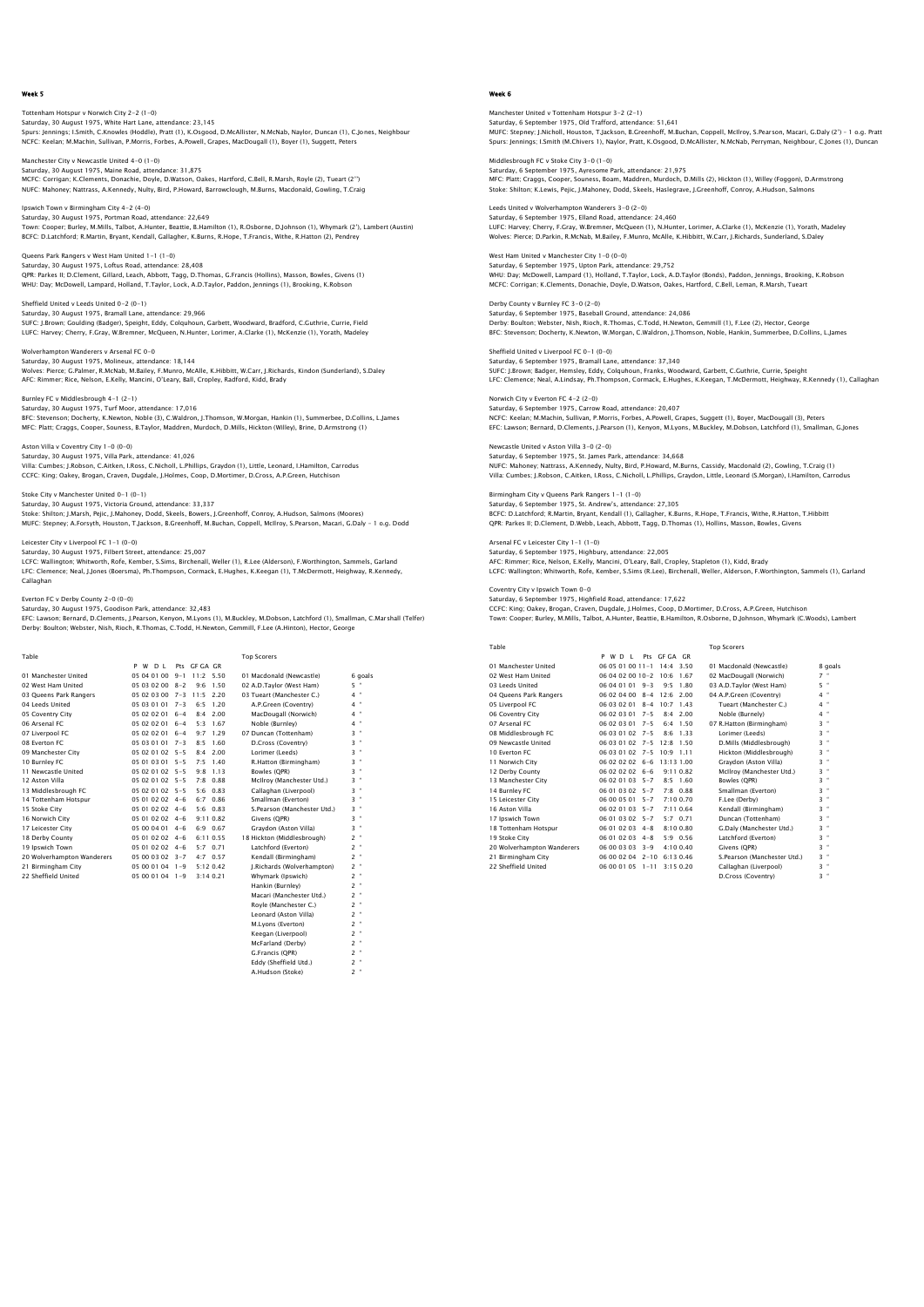# Leicester City v West Ham United 3–3 (3–0)<br>Saturday, 13 September 1975, Filbert Street, attendance: 21,413<br>LCFC: Wallington; Whitworth, Rofe, Kember, S.Sims, Woollett, Weller, Alderson, F.Worthington (1), Sammels (2), R.Le WHU: Day; McDowell, Lampard (1), Bonds (1), T.Taylor, Lock, Holland (1), Paddon, Jennings, Brooking, K.Robson

Ipswich Town v Liverpool FC 2–0 (1–0)<br>Saturday, 13 September 1975, Portman Road, attendance: 28,132<br>Town: Cooper; Burley, M.Mills, R.Osborne, A.Hunter, Peddelty, B.Hamilton, Viljoen, D.Johnson (1, Austin 1), Whymark, C.Woo LFC: Clemence; Neal, J.Jones, T.Smith, Cormack, E.Hughes, K.Keegan, T.McDermott, Heighway, R.Kennedy, Callaghan

Aston Villa v Arsenal FC 2-0 (0-0) Saturday, 13 September 1975, Villa Park, attendance: 34,474 Villa: Cumbes; Gidman, C.Aitken, I.Ross, C.Nicholl, L.Phillips (1), Graydon, S.Morgan, Leonard (1), I.Hamilton, R.McDonald AFC: Rimmer; Rice, Nelson, E.Kelly, Mancini, O'Leary, Ball, Cropley, Stapleton, Kidd, Brady

Burnley FC v Norwich City 4-4 (3-1) Saturday, 13 September 1975, Turf Moor, attendance: 15,496 BFC: Stevenson; I.Brennan, K.Newton, Noble (4''), C.Waldron, J.Thomson, B.Flynn, Hankin, Summerbee, D.Collins, L.James<br>NCFC: Keelan; M.Machin, Butler, P.Morris, Forbes, A.Powell, McGuire, MacDougall (2'), Boyer (1), Sugget

Wolverhampton Wanderers v Birmingham City 2-0 (0-0)<br>Saturday, 13 September 1975, Molineux, attendance: 25,142<br>Wolves: Pierce: R.McNab, D.Parkin, M.Bailey, F.Munro, McAlle, K.Hibbitt, W.Carr (2), J.Richards, Sunderland, Wag BCFC: D.Latchford; R.Martin, Bryant, Kendall, Gallagher, J.Roberts, R.Hope, T.Francis, Withe, R.Hatton, T.Hibbitt

Stoke City v Leeds United 3-2 (2-0) Saturday, 13 September 1975, Victoria Ground, attendance: 23,139 Stoke: Shilton; J.Marsh, Pejic (1), J.Mahoney, Dodd, A.Bloor, Haslegrave, J.Greenhoff (1), Moores, A.Hudson, Conroy (1) LUFC: Harvey; Cherry, F.Gray, W.Bremner, McQueen, N.Hunter, Lorimer (2'), A.Clarke, McKenzie (C.Harris), Yorath, Madeley

Sheffield United v Coventry City 0-1 (0-1) Saturday, 13 September 1975, Bramall Lane, attendance: 20,153 SUFC: J.Brown; Badger, Hemsley, Eddy (Irving), Colquhoun, Franks, Woodward, Garbett, C.Guthrie, Currie, Speight CCFC: King; Coop, Brogan, Craven, Dugdale, J.Holmes, D.Mortimer, B.Powell, D.Cross, M.Ferguson (1), Hutchison

Tottenham Hotspur v Derby County 2-3 (2-1) Saturday, 13 September 1975, White Hart Lane, attendance: 28,455 Spurs: Jennings; Pratt, Naylor, M.Chivers (1), K.Osgood, D.McAllister, N.McNab, Perryman, Duncan (1), C.Jones, Neighbour<br>Derby: Moseley; R.Thomas, Nish, Rioch, McFarland, C.Todd, H.Newton, Gemmill, F.Lee (1), Hector (1), G

Queens Park Rangers v Manchester United 1-0 (1-0) Saturday, 13 September 1975, Loftus Road, attendance: 29,237 QPR: Parkes II; D.Clement, Gillard, Leach, McLintock, D.Webb (1), D.Thomas, G.Francis, Masson, Bowles, Givens<br>MUFC: Stepney; J.Nicholl, Houston, T.Jackson (A.Young), Albiston, M.Buchan, Coppell, McIlroy, S.Pearson, Macari,

Everton FC v Newcastle United 3-0 (2-0) Saturday, 13 September 1975, Goodison Park, attendance: 28,938

EFC: Lawson; Bernard, Seargeant, J.Pearson (D.Clements 1), Kenyon, M.Lyons (1), M.Buckley, M.Dobson, Latchford (1), Smallman, G.Jones<br>NUFC: Mahoney; Nattrass, A.Kennedy, Nulty, Bird, P.Howard, Cassidy, M.Burns, Tudor (Barr

Manchester City v Middlesbrough FC 4-0 (3-0)

Saturday, 13 September 1975, Maine Road, attendance: 30,353

MCFC: Corrigan; K.Clements, Donachie, Doyle, D.Watson, Oakes, Hartford, C.Bell, Royle (1), R.Marsh (2), Tueart (1) MFC: Platt; Craggs, Cooper, Souness, Boam, Maddren, Murdoch, D.Mills, Hickton, Willey (Foggon), D.Armstrong

| Table                      |                           |                             | <b>Top Scorers</b>            |                     |
|----------------------------|---------------------------|-----------------------------|-------------------------------|---------------------|
|                            | P W D I                   | Pts GF GA GR                |                               |                     |
| 01 Manchester United       | $07.05.01.01.11 - 3.14.5$ | 2.80                        | 01 MacDougall (Norwich)       | 9 goals             |
| 02 West Ham United         | $07.04.03.00.11 - 3.13.9$ | 1.44                        | 02 Macdonald (Newcastle)      | $8 -$               |
| 03 Oueens Park Rangers     | 07 03 04 00 10-4 13:6     | 2.17                        | Noble (Burnley)               | $8$ "               |
| 04 Coventry City           | $070303019 - -5$          | $9-4$<br>2.25               | 04 Lorimer (Leeds)            | 5 "                 |
| 05 Leeds United            | $07.04.01.02$ 9-5 11:8    | 1.38                        | Tueart (Manchester C.)        | 5 "                 |
| 06 Everton EC              | 07 04 01 02 9-5           | 13:9<br>1.44                | 06 A.D.Taylor (West Ham)      | 5 "                 |
| 07 Liverpool FC            | $070302028 - 6$           | $10-9$<br>1.11              | 07 F.Lee (Derby)              | 4 "                 |
| 08 Derby County            |                           | 07 03 02 02 8-6 12:13 0.92  | Latchford (Everton)           | $4$ $\,$ $^{\circ}$ |
| 09 Manchester City         |                           | 07 03 01 03 7-7 12:5 2.40   | Sammels (Leicester)           | $4$ "               |
| 10 Newcastle United        |                           | 07 03 01 03 7-7 12:11 1.09  | A.P.Green (Coventry)          | $4$ "               |
| 11 Norwich City            | 07 02 03 02 7-7           | 17:17 1.00                  | Duncan (Tottenham)            | $4$ "               |
| 12 Ipswich Town            | $070203027 - -7$          | $7.7 \pm 1.00$              | 12 Callaghan (Liverpool)      | $3 -$               |
| 13 Arsenal FC              | $070203027 - -7$          | $6:6$ 1.00                  | McIlroy (Manchester Utd.)     | $3 -$               |
| 14 Aston Villa             | 07 03 01 03 7-7           | 9.110.82                    | G.Dalv (Manchester Utd.)      | $3$ "               |
| 15 Middlesbrough FC        | 07 03 01 03 7-7           | 8:100.80                    | Smallman (Everton)            | ×<br>3.             |
| 16 Burnley FC              |                           | 07 01 04 02 6-8 11:12 0.92  | Givens (OPR)                  | $3$ "               |
| 17 Leicester City          |                           | 07 00 06 01 6-8 10:13 0.77  | R.Hatton (Birmingham)         | $3$ "               |
| 18 Stoke City              | $070202036 - -8$          | 8:11 0.73                   | Kendall (Birmingham)          | ×<br>3              |
| 19 Wolverhampton Wanderers | 07 01 03 03 5-9           | 6:100.60                    | Rovle (Manchester C.)         | $3$ "               |
| 20 Tottenham Hotspur       |                           | 07 01 02 04 4-10 10:13 0.77 | Hickton (Middlesbrough)       | ×<br>3              |
| 21 Birmingham City         |                           | 07 00 02 05 2-12 6:15 0.40  | Leonard (Aston Villa)         | $3$ "               |
| 22 Sheffield United        |                           | 07 00 01 06 1-13 3:16 0.19  | D.Cross (Coventry)            | $3$ "               |
|                            |                           |                             | Gravdon (Aston Villa)         | ٠<br>3              |
|                            |                           |                             | D.Mills (Middlesbrough)       | $3$ "               |
|                            |                           |                             | Bowles (OPR)                  | $3 -$               |
|                            |                           |                             | C Dearcon (Manchester Litrl.) | $3 -$               |

 S.Pearson (Manchester Utd.) 3 " M.Lyons (Everton) 3 " W.Carr (Wolverhampton) 3 "

# Week 8

Middlesbrough FC v Queens Park Rangers 0-0 Saturday, 20 September 1975, Ayresome Park, attendance: 24,867 MFC: Platt; Craggs, Cooper, Souness, Boam, Maddren, Brine, D.Mills, Hickton, Foggon, D.Armstrong QPR: Parkes II; D.Clement, Gillard, Leach, McLintock, D.Webb, D.Thomas, G.Francis, Masson, Bowles, Givens (Hollins)

West Ham United v Sheffield United 2-0 (0-0) Saturday, 20 September 1975, Upton Park, attendance: 28,924 WHU: Day; McDowell, Lampard, Bonds, T.Taylor (1), Lock, Jennings, Paddon, A.D.Taylor (C.Best 1), Brooking, Holland SUFC: J.Brown; J.Flynn, Calvert, Eddy, Colquhoun, Bradford, Woodward, Speight, C.Guthrie, Currie (Irving), Field

Manchester United v Ipswich Town 1-0 (1-0) Manchester Onted Vipswich Town 1-0 (1-0)<br>Saturday, 20 September 1975, Old Trafford, attendance: 50,513 MUFC: Stepney; J.Nicholl, Houston (1), McCreery, B.Greenhoff, M.Buchan, Coppell, McIlroy, S.Pearson, Macari, G.Daly Town: Cooper; Burley, M.Mills, R.Osborne, A.Hunter, Beattie, B.Hamilton (Lambert), Viljoen, D.Johnson, Whymark, C.Woods

Leeds United v Tottenham Hotspur 1-1 (1-0) Saturday, 20 September 1975, Elland Road, attendance: 27,372 LUFC: Harvey; Cherry, F.Gray, W.Bremner, McQueen, N.Hunter, Lorimer (1, E.Gray), A.Clarke, McKenzie, Yorath, Madeley Spurs: Jennings; Naylor, C.Knowles, Pratt (1), W.Young, K.Osgood, N.McNab, Perryman, Duncan, C.Jones, Neighbour

Derby County v Manchester City 1-0 (1-0) Saturday, 20 September 1975, Baseball Ground, attendance: 23,250 Derby: Boulton; R.Thomas, Nish, Rioch, McFarland, C.Todd, H.Newton, Gemmill, F.Lee (1), Hector, George MCFC: Corrigan; K.Clements, Donachie, Doyle, D.Watson, Oakes, Hartford, C.Bell, Royle, R.Marsh, Tueart Coventry City v Stoke City 0-3 (0-1)

Saturday, 20 September 1975, Highfield Road, attendance: 18,965 CCFC: King; Coop, Brogan, Craven, Dugdale, J.Holmes, D.Mortimer, B.Powell (M.Ferguson), D.Cross, A.P.Green, Hutchison Stoke: Shilton; J.Marsh, Pejic, J.Mahoney, Dodd, A.Bloor, Haslegrave, J.Greenhoff (1), Moores (2), A.Hudson, Salmons Norwich City v Leicester City 2-0 (1-0) Saturday, 20 September 1975, Carrow Road, attendance: 22,799 NCFC: Keelan; M.Machin, Butler, P.Morris, Forbes, A.Powell, McGuire, MacDougall (2'), Boyer, Suggett, Peters

LCFC: Wallington; Whitworth, Rofe, Kember, S.Sims, Woollett, Weller, Sammels, F.Worthington, R.Lee (Alderson), Garland

Arsenal FC v Everton FC 2-2 (0-2) Saturday, 20 September 1975, Highbury, attendance: 24,864 AFC: Rimmer; Rice, Nelson, E.Kelly, Mancini, O'Leary, Ball, Cropley, Stapleton (1), Kidd (1), Brady EFC: Lawson; Bernard, Seargeant, J.Pearson (D.Clements), Kenyon, M.Lyons, M.Buckley (1), M.Dobson, Latchford, Smallman, G.Jones (1)

Liverpool FC v Aston Villa 3-0 (0-0) Saturday, 20 September 1975, Anfield Road, attendance: 42,779 LFC: Clemence; Neal, A.Lindsay, Ph.Thompson, Cormack, E.Hughes, K.Keegan (1), B.Hall, Heighway, Toshack (1), Case (1)<br>Villa: Findlay; Gidman, C.Aitken, I.Ross, C.Nicholl, L.Phillips, Graydon, Little, S.Morqan, Pimblett (S.

Birmingham City v Burnley FC 4-0 (0-0) Saturday, 20 September 1975, St. Andrew's, attendance: 25,830 BCFC: D.Latchford; R.Martin, Bryant, Kendall (1), Gallagher, K.Burns, A.Campbell (1), T.Francis (1), Withe (1), R.Hatton, T.Hibbitt<br>BFC: Stevenson; K.Newton, I.Brennan, B.Flynn, C.Waldron, J.Thomson, Noble, Hankin, Summerb

Newcastle United v Wolverhampton Wanderers 5-1 (1-1) Saturday, 20 September 1975, St. James Park, attendance: 29,834 NUFC: Mahoney; Nattrass, A.Kennedy, Nulty, Bird, P.Howard, M.Burns, Cassidy (1), Tudor (1), Gowling (3), T.Craig Wolves: Pierce; G.Palmer, D.Parkin (Farley), M.Bailey, Jefferson, McAlle, K.Hibbitt, W.Carr, J.Richards, Sunderland, S.Daley (1)

| Table                      |                                 | <b>Top Scorers</b>          |          |
|----------------------------|---------------------------------|-----------------------------|----------|
|                            | Pts GE GA GR<br>P W D I         |                             |          |
| 01 Manchester United       | 08 06 01 01 13-3 15:5 3.00      | 01 MacDougall (Norwich)     | 11 goals |
| 02 West Ham United         | 08 05 03 00 13-3 15:9 1.67      | 02 Macdonald (Newcastle)    | $8 -$    |
| 03 Oueens Park Rangers     | 08 03 05 00 11 - 5 13:6 2.17    | Noble (Burnley)             | $8 -$    |
| 04 Liverpool FC            | 08 04 02 02 10-6 13:9 1.44      | 04 Lorimer (Leeds)          | $6 -$    |
| 05 Everton EC              | 08 04 02 02 10-6 15:11 1.36     | 05 Tueart (Manchester C.)   | $5 -$    |
| 06 Leeds United            | 08 04 02 02 10-6 12:9 1.33      | F.Lee (Derby)               | $5 -$    |
| 07 Derby County            | 08 04 02 02 10-6 13:13 1.00     | A.D.Tavlor (West Ham)       | 5. "     |
| 08 Newcastle United        | 08 04 01 03 9-7 17:12 1.42      | 08 Kendall (Birmingham)     | $4 -$    |
| 09 Coventry City           | 08 03 03 02 9-7<br>$9.7$ 1.29   | Latchford (Everton)         | $4 -$    |
| 10 Norwich City            | 08 03 03 02 9-7 19:17 1.12      | Sammels (Leicester)         | $4 -$    |
| 11 Stoke City              | 08.03.02.03 8-8 11:11 1.00      | A.P.Green (Coventry)        | $4 -$    |
| 12 Arsenal FC              | $080204028 - -8$<br>$8.8$ 1.00  | Duncan (Tottenham)          | $4 -$    |
| 13 Middlesbrough FC        | 08 03 02 03 8-8<br>8:100.80     | 13 Royle (Manchester C.)    | $3 -$    |
| 14 Manchester City         | 08 03 01 04 7-9 12:6 2.00       | D.Mills (Middlesbrough)     | $3 -$    |
| 15 Ipswich Town            | 08 02 03 03 7-9<br>$7.8 \t0.88$ | S.Pearson (Manchester Utd.) | $3 -$    |
| 16 Aston Villa             | 08 03 01 04 7-9<br>9.140.64     | Bowles (QPR)                | $3 -$    |
| 17 Burnley FC              | 08 01 04 03 6-10 11:16 0.69     | Moores (Stoke)              | $3 -$    |
| 18 Leicester City          | 08 00 06 02 6-10 10:15 0.67     | Gowling (Newcastle)         | $3 -$    |
| 19 Tottenham Hotspur       | 08 01 03 04 5-11 11:14 0.79     | W.Carr (Wolverhampton)      | $3 -$    |
| 20 Wolverhampton Wanderers | 08 01 03 04 5-11 7:15 0.47      | R.Hatton (Birmingham)       | $3 -$    |
| 21 Birmingham City         | 08 01 02 05 4-12 10:15 0.67     | Smallman (Everton)          | $3 -$    |
| 22 Sheffield United        | 08 00 01 07 1-15 3:18 0.17      | McIlrov (Manchester Utd.)   | $3 -$    |
|                            |                                 | Callaghan (Liverpool)       | $3 -$    |
|                            |                                 | Leonard (Aston Villa)       | $3 -$    |
|                            |                                 | Gravdon (Aston Villa)       | $3 -$    |
|                            |                                 | D.Cross (Coventry)          | $3 -$    |
|                            |                                 | Givens (OPR)                | $3 -$    |

M.Lyons (Everton) G.Daly (Manchester Utd.) Hickton (Middlesbrough) Keegan (Liverpool)